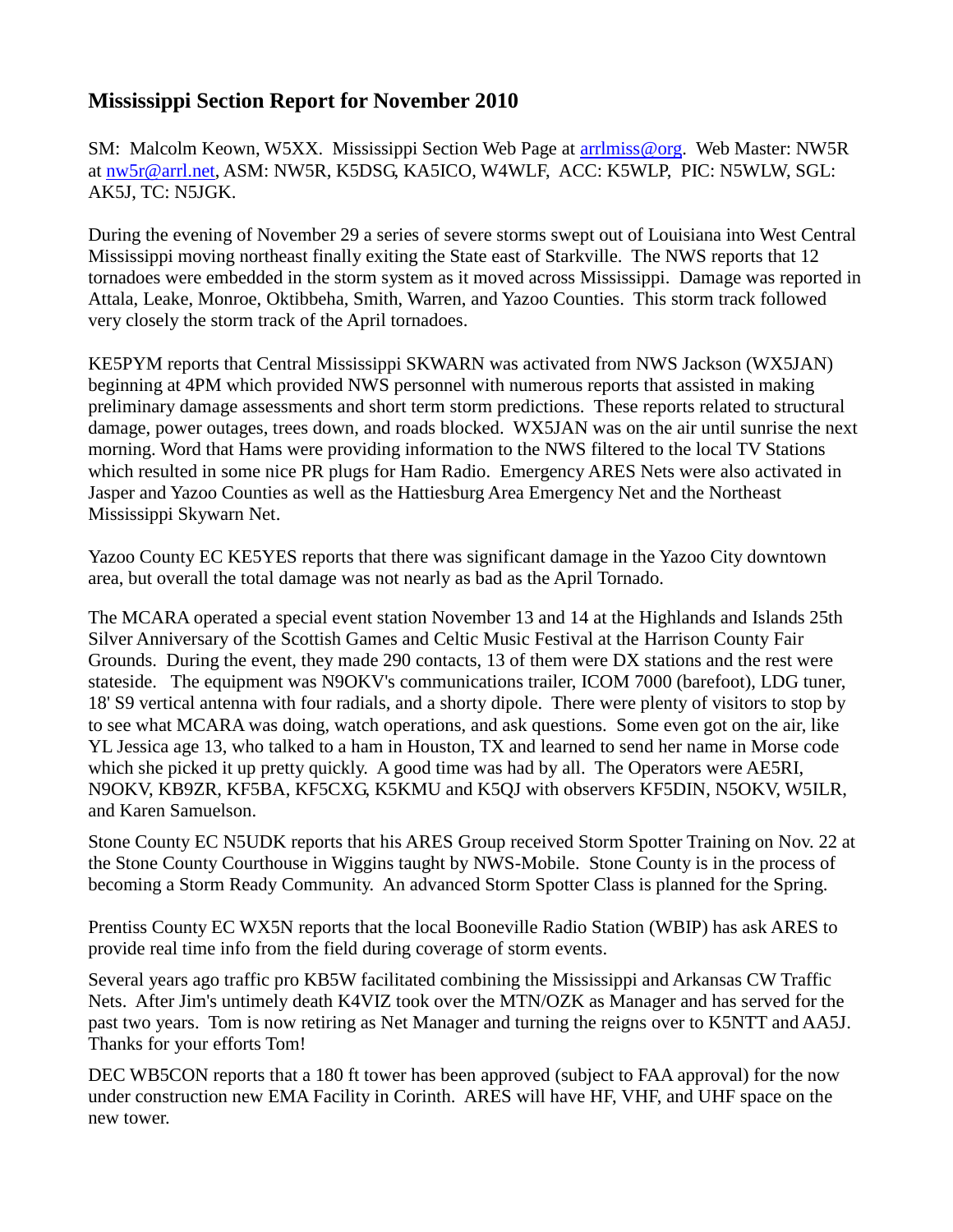….. and lastly Merry Christmas from the W5XX Family to you and yours as we look forward to a prosperous 2011. Many thanks to all of the Hams across the State that have kept the ARRL Mississippi Section moving forward.

Welcome to the following new hams in Mississippi in November: KF5IVW, Joan – Holcomb; KF5IVX, Mitchell – Holcomb; KF5IXO, Thomas – Hattiesburg; KF5IXQ, Adam – Petal; KF5IXR, Charles – Hattiesburg; KF5IXS, Robert – Collins; KF5IXT, Raymond – Sumrall; KF5IYA, Donald – Iuka; KF5IYB, Charles – Glen; KF5IYC, Charles – Glen; KF5IZB, Candace – Jackson; KF5IZD, James – Mississippi State; KF5IZL, Michael – Columbus; KF5JAK, Nicholas – Senatobia; KF5JAR, Darren – Quitman; KF5JAS, Ray – De Kalb; KF5JES, Barbra – Grenada, and KF5JET, Paula – Grenada.

Also welcome to the following new ARRL Members: KB5DRD – Nettleton; WB5EUT – Tchula; K5EYK – Ocean Springs; KF5IKP – Ocean Springs; KF5IUY - Oxford; KF5JAS – De Kalb; KE5JJC – Petal; N5JWL – Houston; KD6PJW – Poplarville; KE5RJN – Hattiesburg; K5RPH – Jackson; and KE5VFK – Tishomingo. ARRL Membership in Mississippi is now 1,071. Another record! Keep working.

Congratulations to the following on their upgrades: KF5DWQ – Madison; KF5IKP – Ocean Springs; KF5IPL – Columbus; KF5IZA – Scooba; KF5RJO – Hattiesburg; KE5UQS – Brandon; KE5ZOP – Gulfport; and KA5ZZJ – Brandon.

DEC/EC Monthly Reports: WB5CON (NE MS/Alcorn), AE5FE (Lauderdale/Clark), KG6LJN (Greene), N5UDK (Stone), WX5N (Prentiss and Tishomingo), N5TBB (Tippah), KE5WJN (Pearl River), and AG5Z (SE MS).

OO Report: W5TFW

Club Newsletter/Reports: Hattiesburg ARC (AC5E), Meridian ARC (W5MAV), Mississippi Coast ARA (KB9ZR), Northeast Mississippi ARA (KE5SSB), and the Pearl River ARC (N5WLW).

Regret to report the passing of WD5O of Doddsville and N5ZJ of Lumberton.

HF Net Reports - sessions/QNI/QTC (Net Manager)

Magnolia Section Net 30/1008/25 (K5DSG)

MS Baptist Hams Net 4/26/0 (WF5F)

MS Digital Traffic Net 20/49/30 (K5DMC)

MSPN 30/2675/23 (K5NRK)

MS Slow Net 21/26/0 (W3TWD)

MTN/OZK 30/121/25 (K4VIZ)